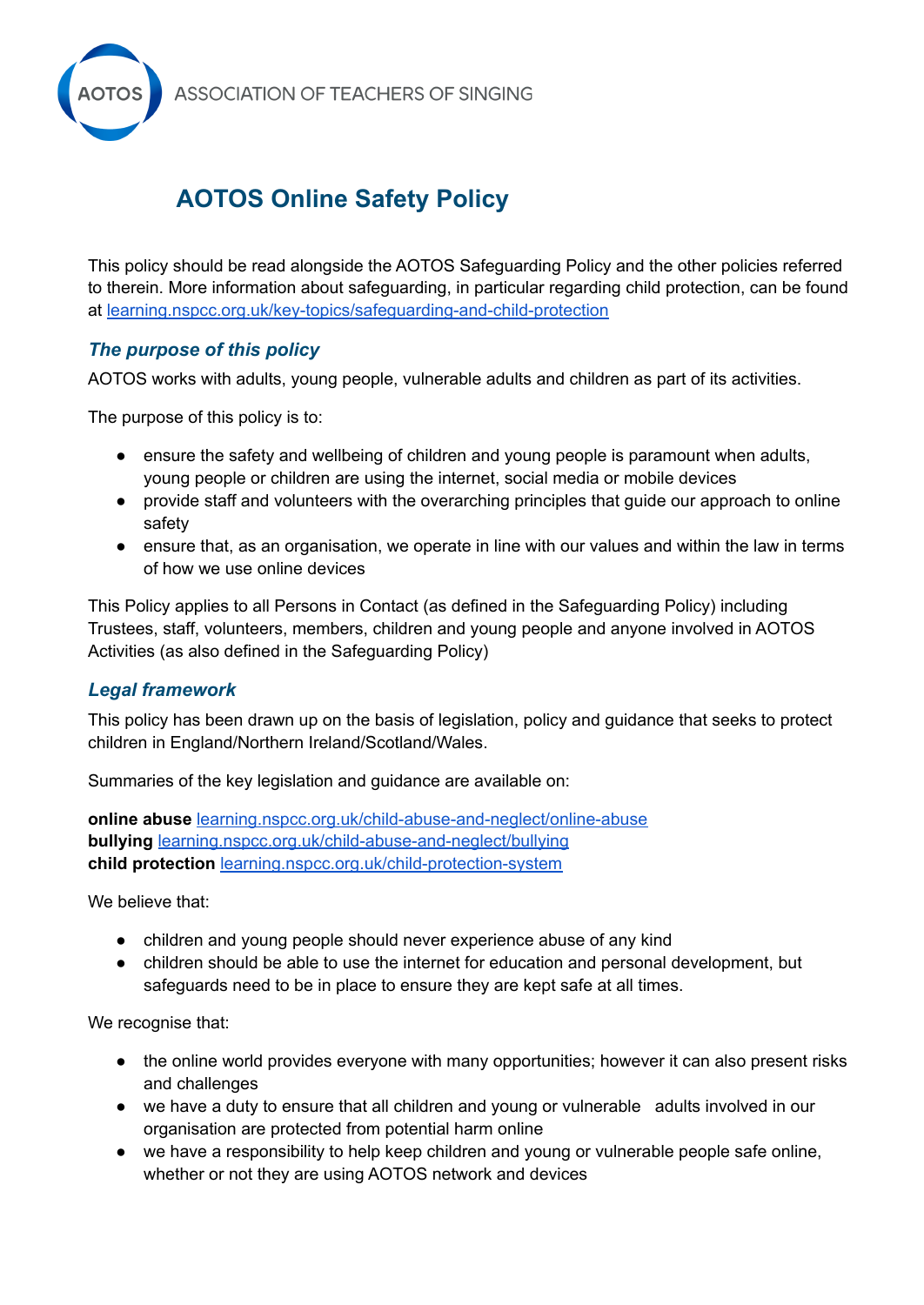- all children and vulnerable adults, regardless of age, disability, gender reassignment, race, religion or belief, sex or sexual orientation, have the right to equal protection from all types of harm or abuse
- working in partnership with children, young people, vulnerable adults, their parents, carers and other agencies is essential in promoting their welfare and in helping them to be responsible in their approach to online safety.

We will seek to keep children and young or vulnerable people safe by:

- appointing an online safety coordinator
- providing clear and specific directions to Trustees, staff, contractors and volunteers on how to behave online
- through our Code of Conduct
- supporting and encouraging the children and young or vulnerable people using our service to use the internet, social media and mobile phones in a way that keeps them safe and shows respect for others
- supporting and encouraging parents and carers to do what they can to keep their children and young or vulnerable safe online
- developing an online safety agreement for use with children and young or vulnerable people and their parents/carers
- developing clear and robust procedures to enable us to respond appropriately to any incidents of inappropriate online behaviour, whether by an adult or a child/young person
- reviewing and updating the security of our information systems regularly
- ensuring that usernames, logins, email accounts and passwords are used effectively
- ensuring personal information about the adults and children who are involved in our organisation is held securely and shared only as appropriate
- ensuring that images of children, young people and families are used only after their written permission has been obtained, and only for the purpose for which consent has been given
- providing supervision, support and training for Trustees, staff, volunteers and members about online safety
- examining and risk assessing any social media platforms and new technologies before they are used within the organisation

## **If online abuse occurs, we will respond to it by**:

- having clear and robust safeguarding procedures in place for responding to abuse (including online abuse) - see our Safeguarding Policy
- providing support and training for all Trustees, staff, volunteers and members on dealing with all forms of abuse, including bullying/cyberbullying, emotional abuse, sexting, sexual abuse and sexual exploitation
- ensuring our response takes the needs of the person experiencing alleged abuse, any bystanders and our organisation as a whole into account
- reviewing the plan developed to address online abuse at regular intervals, in order to ensure that any problems have been resolved in the long term.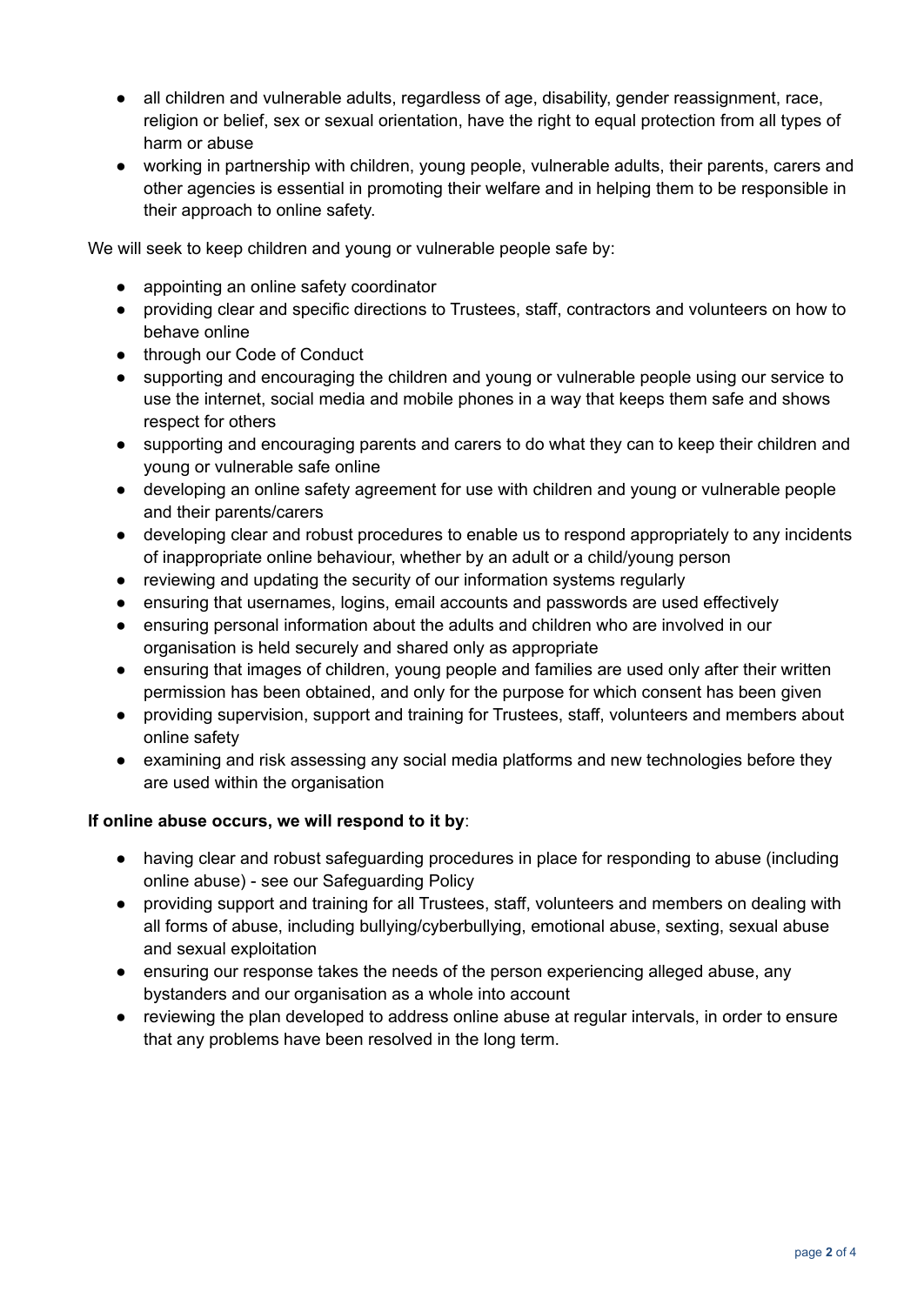# **Social Media Guidelines**

## *Twitter Guidelines*

- Post a tweet approximately once/twice a day and preferably fresh tweets rather than re-tweets
- Use twitter lists to segment the timeline

#### *Re-tweeting*

● Re-tweeting is saying you endorse what the tweet is saying. It's best not to overdo re-tweets (perhaps at the very most 2 per day) and keep in mind the same guidelines for posting above.

#### *Instagram*

- Try to post an image 3-4 times a week
- Schedule the posts so that they happen at different times (i.e. not all on the same day)
- Generally speaking, do not comment on other peoples' posts or 'like' other photos.
- Try to keep the images a mixture of upcoming events (such as promo photos) and images from past events.

#### *Facebook*

- Post a message approximately three or four times a week
- Schedule the posts so that they happen at different times (i.e. not all on the same day)
- Members apply to the Administrator to be invited to join the Secret Members' Group
- Reference should be made to the Code of Conduct for the members' group which has been approved by the Trustees

## *What to Post:*

## *Open/Public Facebook Page*

- General items in the public domain of interest to the singing world but of a general, less 'content rich' nature ('open door' to AOTOS and what we do)
- Advertising our up-coming events
- News of our members or nationally known singing professionals (Awards/Prizes/Prizewinners/Deaths)
- Interesting quotes of famous singing teachers
- Cover all genres of singing
- Use photos and links where possible but check that permission has been granted (especially where minors are concerned)
- Pin posts so that important posts remain at the top of the message feed

# *Members Only Facebook Group*

- Items of more serious content and a genuine 'perk' to members only
- Singing Teaching / Choral Conducting Jobs of interest to members
- Singing/Music related articles of interest to AOTOS members
- Reminders of upcoming events (national and local) linking to the area of the AOTOS website
- Interesting quotes from famous singing teachers
- Ask questions or start a poll (eq what is your favourite sight singing book?)
- Cover all genres of singing
- Use photos and links where possible but check that permission has been granted (particularly in relation to minors)
- Pin posts so that important posts remain at the top of the message feed